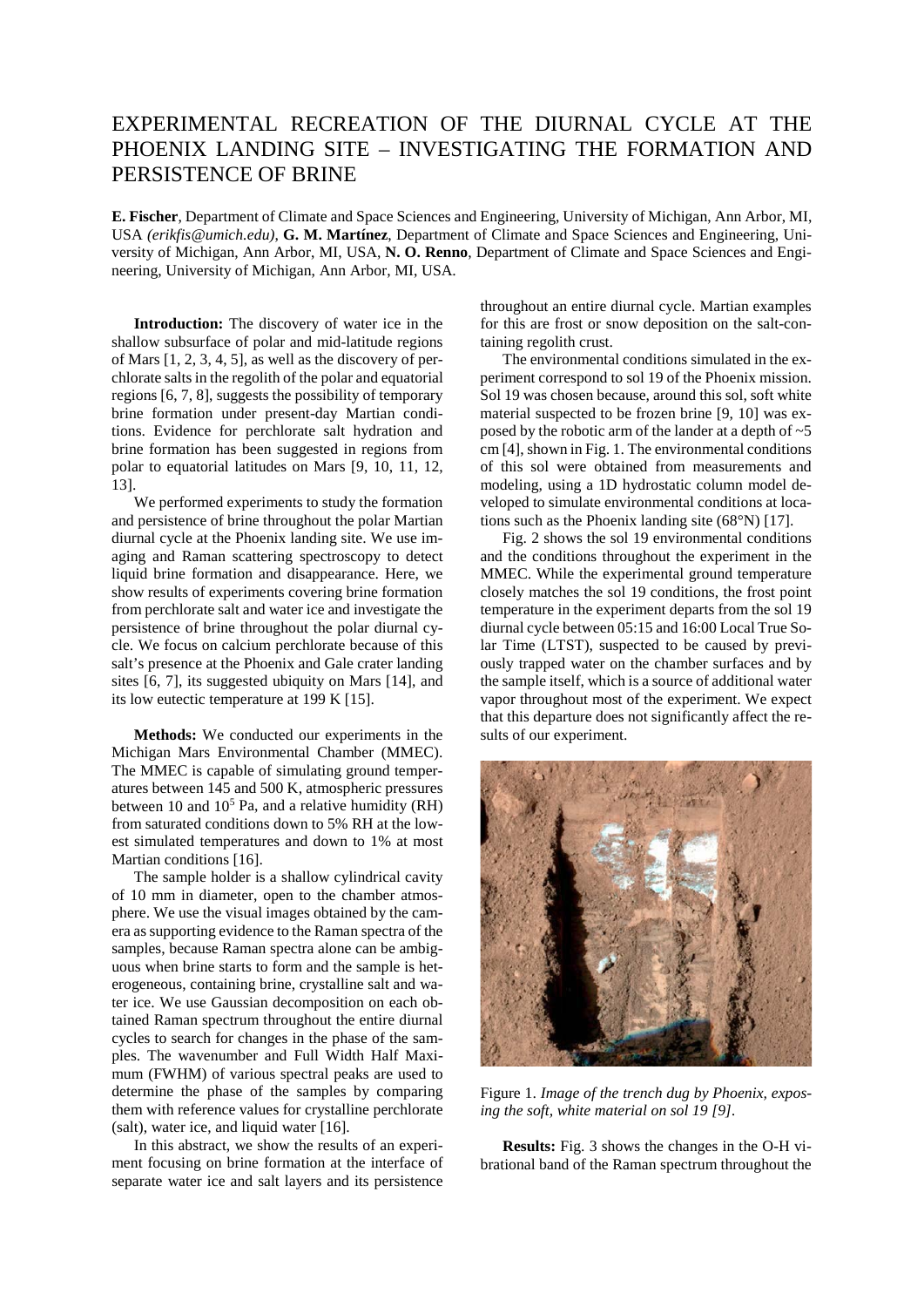

Figure 2. *Environmental conditions on sol 19 of the Phoenix mission and simulated in our environmental chamber. The black and gray lines represent values from numerical simulations of the ground temperature and frost point of the surrounding air at the Phoenix landing site, while green and blue crosses represent the temperature and frost point measured inside the MMEC.*

diurnal cycle on the ground and Fig. 4 shows the corresponding (color-coded) visual images of the sample. Table 1 shows the peaks obtained by Gaussian decomposition of the curves in Fig. 3.

The narrow spectral peaks at 00:10 LTST in Fig. 3 and Table 1, shortly after the beginning of the diurnal cycle are indicative of a hydrated crystalline perchlorate salt, in this case calcium perchlorate. Correspondingly, the image in Fig. 4a shows a crystalline salt on top of the ice layer. The first visual evidence for brine formation can be seen at 05:15 in Fig. 4b, shortly after crossing the eutectic temperature in the diurnal cycle (Fig. 2). The Raman spectrum (Fig. 3, blue line) and its decomposition in the table still show the narrow crystalline salt peaks, in addition to the prominent water ice peak at  $3122 \text{ cm}^{-1}$ , on the far left of the spectrum. The appearance of this ice peak is because the crystalline salt on top of the water ice in



Figure 3. *Raman spectra in the O-H stretching band throughout the full diurnal cycle shown in Fig. 2. The shift to fewer but much broader peaks at 3578 cm-1 in the spectrum taken at 08:00 clearly indicates the presence of liquid solution.*



Figure 4. *Images of the sample, color-coded according to the spectra shown in Fig. 3. (a) Salt on top of ice at the start of the experiment at 00:10 when the temperature is below the eutectic value. (b) Evidence for brine at 05:15, shortly after the eutectic temperature is exceeded. (c) Salt has completely dissolved but water ice is still present at 08:00. (d) Only brine is present at 11:00. (e) Evidence for the presence of a salt crust at 13:45. The salt crust can be distinguished from the liquid by its different reflective properties. (f) Mainly crystalline salt hydrates with frozen brine below it at end of the diurnal cycle at 23:55.*

the sample has started to form brine and become more translucent for the Raman laser and the laser is picking up the signal from the water ice below. Nonetheless, the salt is still mostly solid and therefore the narrow crystalline salt peaks prevail between ~3400 and  $3650$  cm<sup>-1</sup> and no liquid water peaks are detected. By 08:00 LTST Fig. 4c shows that the salt has completely dissolved into liquid brine on top of a remaining water ice layer. Also, the red line in Fig. 3 and the table show the prominent liquid water peak at  $3578 \text{ cm}^{-1}$ , instead of the narrower salt peaks. By 11:00 LTST the ice in the sample has completely melted and only brine remains (Fig. 4d) and, correspondingly, no ice peak appears in the decomposition. A salt crust starts forming at 13:45 LTST due to continuing evaporation of water from the sample (Fig. 4e) and after crossing the eutectic temperature again at  $\sim$  23:00 LTST, the remaining brine freezes. This is indicated by the reappearance of the narrow perchlorate salt peaks in the O-H vibrational spectrum at 23:55 LTST and no remaining water peaks in the decomposition.

**Discussion:** Our results show that when water ice is in contact with  $Ca(CIO<sub>4</sub>)<sub>2</sub>$  salt at Martian conditions, (liquid) brine can form within a few minutes of the eutectic temperature being exceeded in the layered case, and within ~45 minutes of the eutectic temperature being exceeded in the case of a mixed phase (frozen brine). As the temperature increases during the diurnal cycle, evaporation increases the concentration of the solution, causing a salt crust to form on the top of the sample, if the amount of ice available for the salt to melt is limited. The time of this depends on the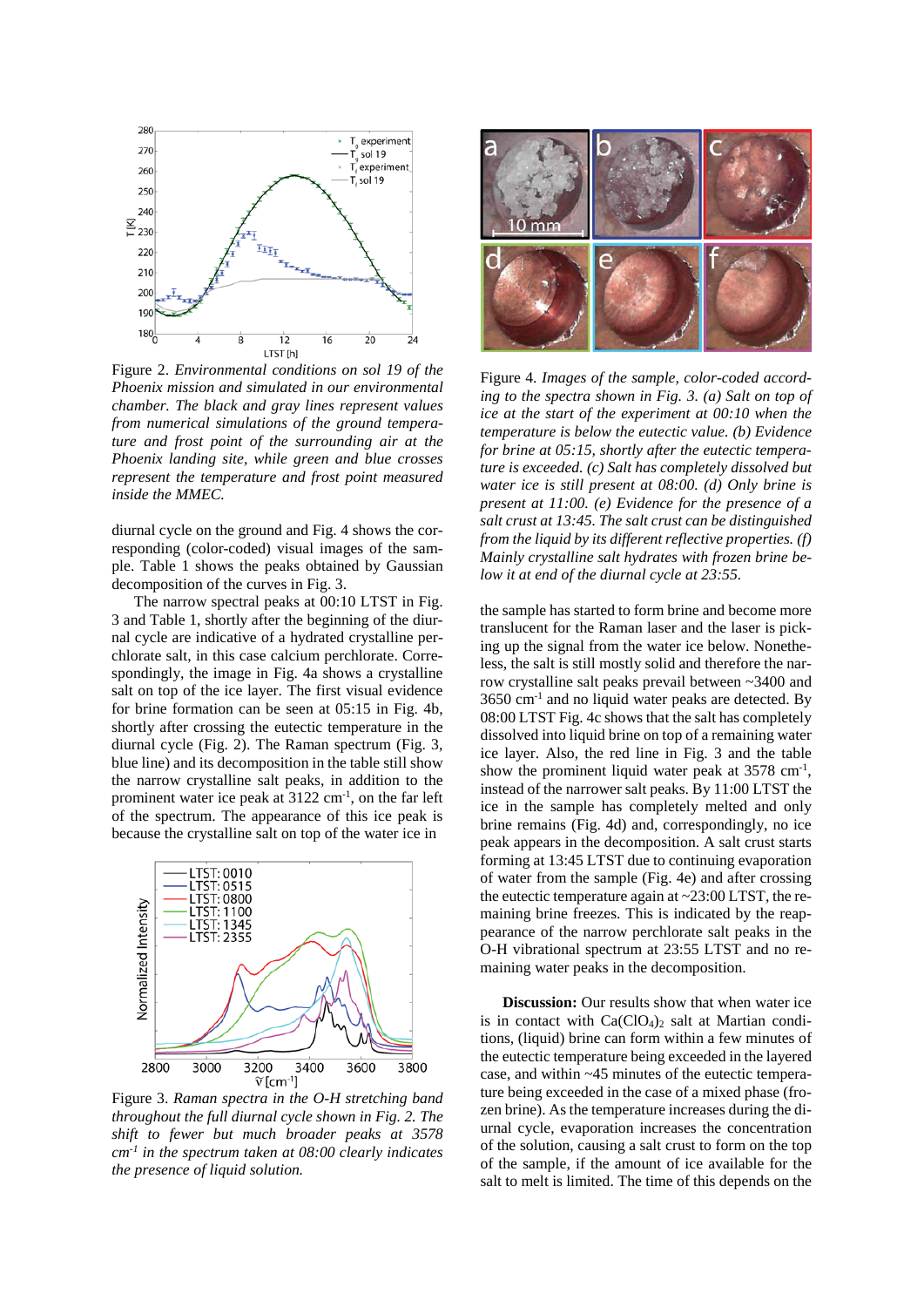| <b>Reference Spectra</b> |                  |      |                  |       |                  | Sol 19 Diurnal Cycle of the Ground Temperature |                  |                  |                  |                  |                  |                  |                  |                  |                  |                  |             |
|--------------------------|------------------|------|------------------|-------|------------------|------------------------------------------------|------------------|------------------|------------------|------------------|------------------|------------------|------------------|------------------|------------------|------------------|-------------|
| Salt                     |                  | Ice  |                  | Water |                  | <b>LTST 0010</b>                               |                  | <b>LTST 0515</b> |                  | <b>LTST 0800</b> |                  | <b>LTST 1100</b> |                  | <b>LTST 1345</b> |                  | <b>LTST 2355</b> |             |
| Peak                     | <b>FWHM</b> Peak |      | <b>FWHM</b> Peak |       | <b>FWHM</b> Peak |                                                | <b>FWHM</b> Peak |                  | <b>FWHM</b> Peak |                  | <b>FWHM</b> Peak |                  | <b>FWHM</b> Peak |                  | <b>FWHM</b> Peak |                  | <b>FWHM</b> |
|                          |                  | 3046 | 99               |       |                  |                                                |                  | 3068             | 143              |                  |                  |                  |                  |                  |                  |                  |             |
|                          |                  | 3115 | 57               |       |                  | 3115                                           | 81               | 3122             | 60               | 3129             | 56               |                  |                  |                  |                  |                  |             |
|                          |                  | 3227 | 206              | 3230  | 217              | 3249                                           | 113              | 3210             | 148              | 3219             | 280              | 3282             | 268              | 3256             | 219              |                  |             |
|                          |                  | 3336 | 56               |       |                  |                                                |                  |                  |                  |                  |                  |                  |                  |                  |                  | 3311             | 271         |
|                          |                  | 3399 | 140              | 3420  | 218              | 3437                                           | 147              | 3381             | 226              | 3434             | 224              | 3454             | 178              | 3495             | 249              | 3389             | 66          |
| 3446                     | 37               |      |                  |       |                  | 3437                                           | 27               | 3440             | 31               |                  |                  |                  |                  |                  |                  | 3456             | 38          |
| 3471                     | 20               |      |                  |       |                  | 3467                                           | 23               | 3470             | 24               |                  |                  |                  |                  |                  |                  |                  |             |
| 3487                     | 24               |      |                  |       |                  | 3487                                           | 15               | 3488             | 16               |                  |                  |                  |                  |                  |                  | 3496             | 31          |
| 3515                     | 29               |      |                  |       |                  | 3509                                           | 25               | 3512             | 28               |                  |                  |                  |                  |                  |                  | 3520             | 19          |
|                          |                  |      |                  | 3540  | 206              |                                                |                  |                  |                  | 3578             | 114              | 3582             | 125              | 3555             | 106              |                  |             |
| 3542                     | 25               |      |                  |       |                  | 3536                                           | 23               | 3539             | 23               |                  |                  |                  |                  |                  |                  | 3543             | 17          |
| 3564                     | 70               |      |                  |       |                  | 3560                                           | 155              | 3569             | 122              |                  |                  |                  |                  |                  |                  | 3546             | 132         |
| 3603                     | 17               |      |                  |       |                  | 3602                                           | 13               | 3602             | 15               |                  |                  |                  |                  |                  |                  |                  |             |
|                          |                  |      |                  | 3620  | 109              |                                                |                  |                  |                  |                  |                  |                  |                  |                  |                  |                  |             |
| 3628                     | 19               |      |                  |       |                  | 3630                                           | 18               | 3629             | 19               |                  |                  |                  |                  |                  |                  |                  |             |

Table 1: *Gaussian decomposition of the O-H stretching band of the reference Raman spectra of hydrated Ca(ClO4)2, water ice, and liquid water (left) [16], as well as of the Raman spectra shown in Fig. 3 (right). Each column contains the wavenumber and FWHM of each spectral peak. The values of the spectral peaks and their FWHM are color-coded to indicate the presence of salt (black), water ice (blue), common peaks of either water ice or liquid water (gray), and liquid water (red). The decomposition of the spectrum taken at 00:10, below the eutectic temperature, contains spectral peaks of hydrated perchlorate salt and water ice. In spite of the temperature being above the eutectic value and the image of the sample indicating that the ice starts to melt at 04:37, spectral peaks corresponding to liquid water are not observed at 05:15. The fact that the signal of the ice at the bottom of the sample is stronger at this time (the appearance of a shoulder caused by the 3068 cm-1 ice spectral peak and a general increase in intensity of all spectral peaks of ice, as shown in Fig. 3) provides indirect evidence that the ice has started to melt. The ice signal likely increases because the salt becomes more translucent when it absorbs liquid water, allowing the Raman laser to probe deeper layers in the sample. At 08:00 the Raman spectrum indicates the presence of liquid water unambiguously. The spectral peak at 3129 cm-1 indicates that water ice is still present, but by 11:00 this peak has disappeared. Evaporation of water causes the salt concentration of the solution to increase continuously until a salt crust forms at 13:45 (Fig. 4e). The decomposition still contains spectral peaks corresponding to brine because the signal from the thin crust is too weak for detection. Evaporation thickens the salt crust until crystalline salt dominates the spectrum at 23:55. Any possibly remaining brine freezes below the salt crust after the temperature drops below the eutectic value. The fit of each decomposition has an accuracy of ≥98%.*

amount of ice available. Due to the limited penetration depth of the Raman laser through the salt crust that developed on the sample, the exact time when a liquid phase ceased to exist in the sample could not be measured unambiguously. However, our results suggest that while the temperature was above the eutectic value for about 17 hours on sol 19 (Fig. 2), brine could have formed and persisted in the Dodo-Goldilocks trench as long as enough water ice was present to compensate for evaporation. Our analysis also indicates that brine forms at about 04:37 (i.e., minutes after the ground temperature exceeded the eutectic value), and freezes after about 22:20 (when the ground temperature decreased below the eutectic value). A possible kinetic delay between the temperature falling below the eutectic point and the freezing of the brine will be part of a future study.

Besides on exposed water ice layers like that uncovered by Phoenix, brine formation could also occur between polar and mid-latitudes regions, where frost and snow are seasonally deposited on saline soils [18, 19], water ice is seasonally present in the shallow subsurface [20] and temperatures exceed the eutectic

value during a significant fraction of the sol [16; 21, 22]. Our results suggest that brine could form in the Martian polar region on seasonal time scales, persisting for as long as the temperature remains above the eutectic value during diurnal cycles because the melting of water ice could compensate for evaporation. Water ice is unlikely to be present in the shallow subsurface of mid-latitudes and equatorial regions because it is not thermodynamically stable in these places [2; 23]. However, frozen brine could be stable in the shallow subsurface of mid-latitude regions and brine could form temporally if the temperature exceeds the eutectic value. In addition, thin layers of frost are possible on polar facing slopes of those regions throughout the day [24], as well as on flat terrains at night [25]. Under these conditions, frost in contact with  $Ca(CIO<sub>4</sub>)<sub>2</sub>$  salt could produce brine, but the persistence is limited by the short duration of the ground temperature being above the eutectic value and the frost having not completely sublimated away.

 $Ca(CIO<sub>4</sub>)<sub>2</sub>$  salt was detected at the Mars Science Laboratory landing site at Gale Crater [7], where evidence for nighttime formation of frost a few tenths of